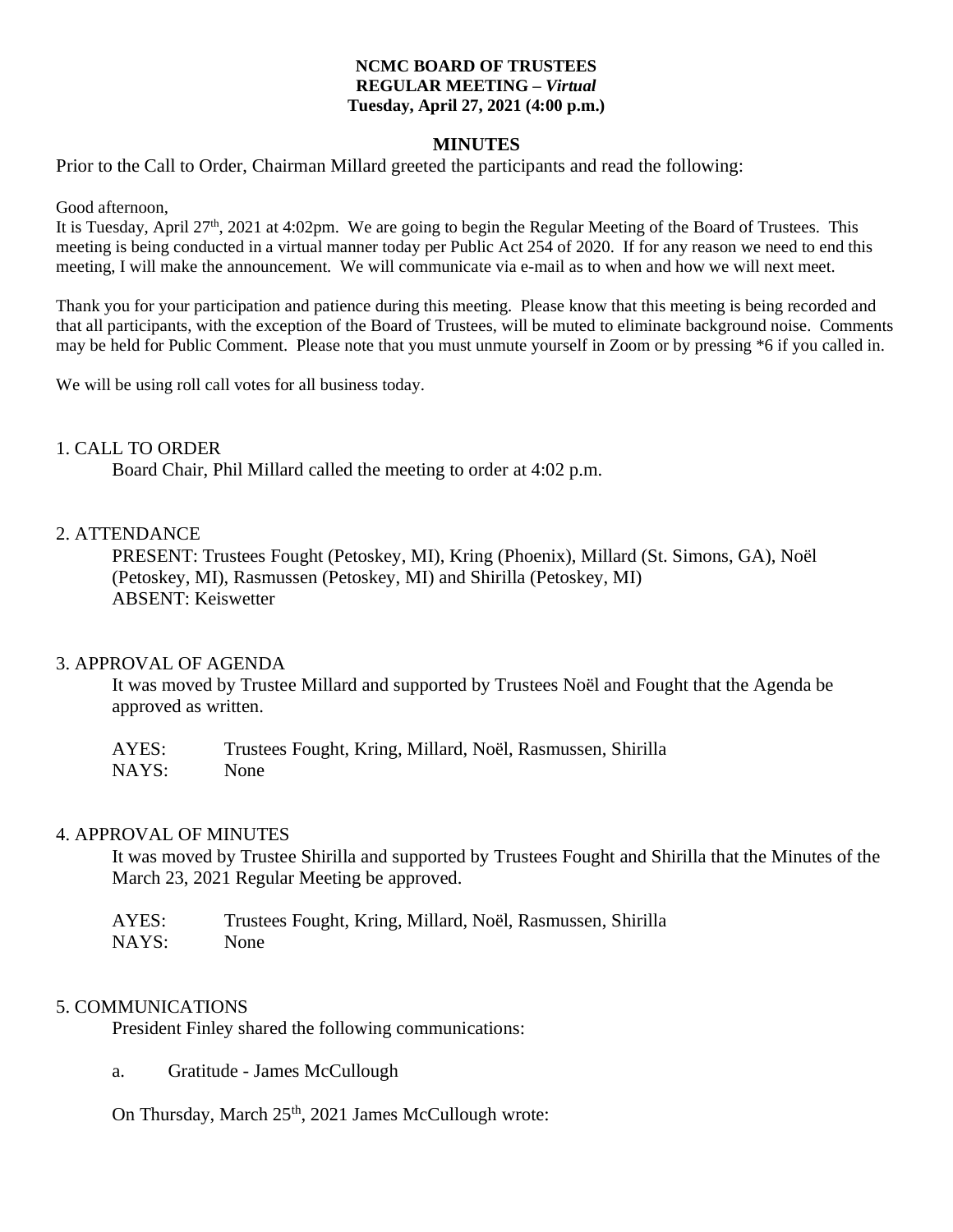### *Dear Board,*

*Having retired suddenly …, I did not get the chance to express my gratitude to all of you, and to all NCMC leadership, past and present. Over my thirty years as faculty, I saw you pave the way, creating the best community college in the state. I could not have had such rich experiences without the support the college provided, and your leadership.*

*Best to you all in steering the ship through these turbulent times. With our mission, student- oriented leadership, wisdom, and empathy, NCMC can continue to lead the way as a model of what an educational institution can become. – James McCullough*

b. North Central to be recognized with a 'Tree Campus - Higher Education' designation

North Central Michigan College Press Release – Friday, March 26, 2021

*North Central Michigan College has been honored with 2020 Tree Campus Higher Education recognition by the Arbor Day Foundation for its commitment to effective campus forest management and for engaging students, faculty, and staff in conservation goals.*

*North Central achieved the title by meeting Tree Campus Higher Education's five standards, which include maintaining a tree advisory committee, a campus tree-care plan, dedicated annual expenditures for its campus tree program, an Arbor Day observance, and a student service-learning project. It is one of only two community colleges in Michigan to earn this distinction.* 

*Benjamin Crockett, a professor at the college and coordinator of the program, said he was very pleased that North Central received this award from the Arbor Day Foundation. "It is a wonderful recognition that shows our school's commitment to creating a sustainable, thriving, and verdant campus." Crockett explained that much of the credit for the management of the campus tree program goes to the physical plant staff, headed by Director Ernst Rusche.*

*Dr. Isis Arsnoe, a biology faculty member, said, "Between our campus and natural area, we have a unique suite of tree biodiversity, represented in over a dozen ecosystems. We look forward to building our tree inventory in the future in collaboration with the Arbor Day Foundation."*

*The Arbor Day Foundation, a million-member nonprofit conservation and education organization with the mission to inspire people to plant, nurture, and celebrate trees, has helped campuses throughout the country plant thousands of trees, and Tree Campus Higher Education colleges and universities invested more than \$51 million in campus forest management last year. This work directly supports the Arbor Day Foundation's Time for Trees initiative—an unprecedented effort to plant 100 million trees in forests and communities and inspire 5 million tree planters by*  2022. Last year, Tree Campus Higher Education schools collectively planted 39,178 trees and *engaged 81,535 tree planters, helping the foundation work toward these critical goals.*

### c. Scholars React to Chauvin Trial Verdict

On Wednesday, April 21, 2021 Madison Schlegel and Adam Bourland from 9and10 News wrote:

*In light of Derek Chauvin's Murder conviction for the death of George Floyd, scholars are taking time to reflect on the significance of the case.*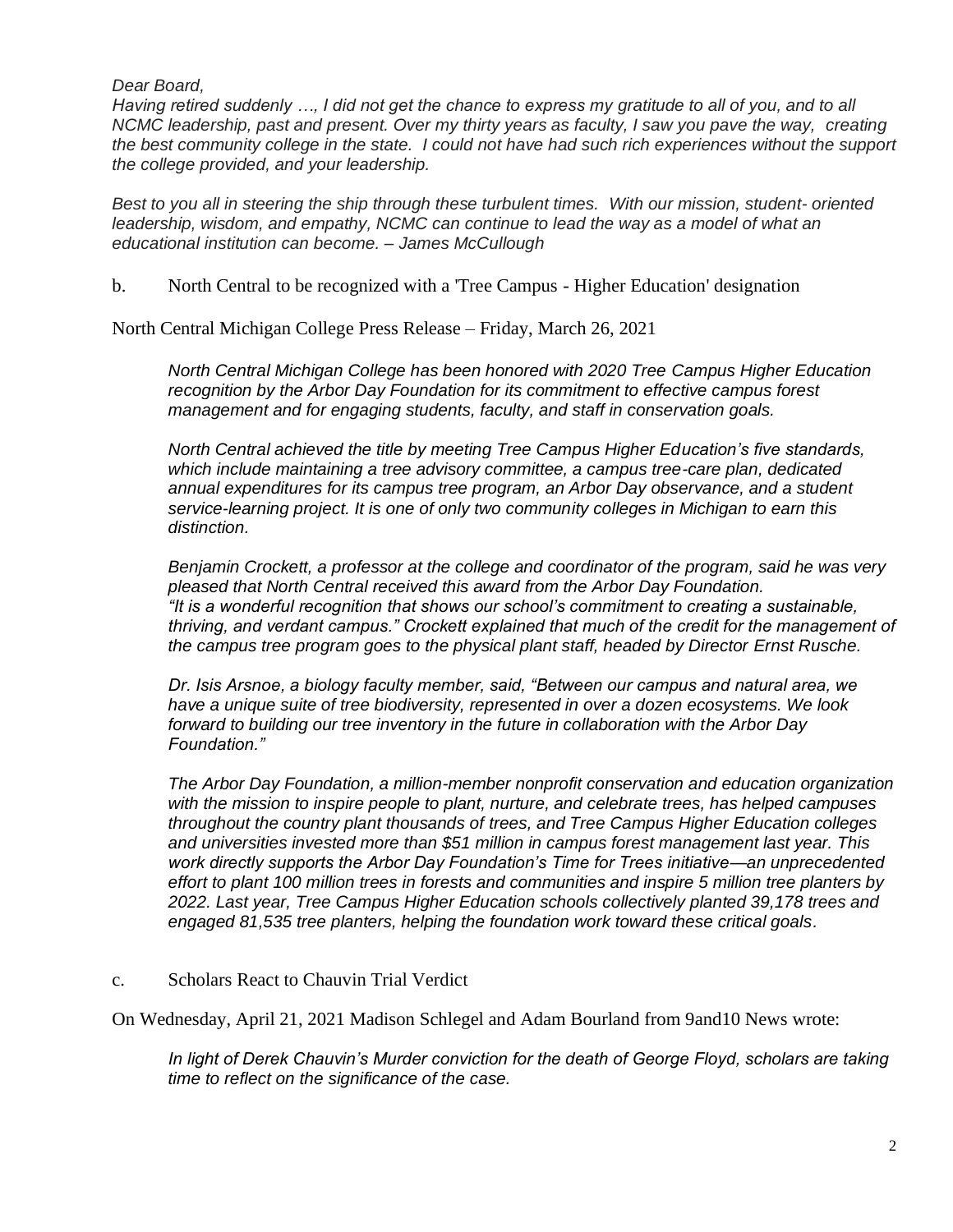*"It is a bit of an outlier with respect to that because at least looking at this from a broader pool of data or these types of incidences, it's rare for law enforcement officers to be charged with these kinds of crimes," says University of Michigan lawmaker in residence, Javed Ali.*

*He says this verdict places more accountability on police in the field. "How will police forces across the country change their standards of applying lethal force?" Ali says, "With Derek Chauvin those types of tactics and technique probably need to be completely relooked-if there are police forces that think something like that would be acceptable."*

*North Central Michigan College professor, Kerri Finlayson, says on Wednesday her students wanted to talk about the verdict.*

*"I've asked them what do you think? Just trying to gauge them. Are they paying attention? Did they have baited breath? Most of them that I talked to about it said I'm really glad," Finlayson says. "It certainly lends itself to having a really lively and informative discussion on policing, police reform, and discrimination in our society, how it's changed and how we should go forward."*

*She says she will continue to encourage this type of conversation in the classroom.*

See full article here:<https://www.9and10news.com/2021/04/21/scholars-react-to-chauvin-trial-verdict/>

## 6. SCHEDULED PUBLIC COMMENT None.

### 7. FINANCIAL REPORT

Dr. Tom Zeidel, Vice President for Finance & Facilities was asked by Trustee Fought to provide a financial report for March 2021. Tom certified that the financials from March 2021 are within the adopted tentative budget for 2020-21.

It was moved by Trustee Fought and supported by Trustee Kring that the financial report and statement of bills be accepted as submitted.

AYES: Trustees Fought, Kring, Millard, Noël, Rasmussen, Shirilla NAYS: None

### 8. PRESIDENTS REPORTS

President Finley provided updates on the following items:

a. Representative Slagh, Representative Damoose, and Congressman Begman Visits

On Thursday, April 8, 2021 Representatives Bradley Slagh and John Damoose visited campus. Representative Slagh, is a member of the Joint Capital Outlay Committee for the Legislature. This committee is responsible for the oversight and approval of projects such as our AD/CL Building Renovation. It was exciting to have Representative Slagh on a Hard Hat Tour as he was able to witness first-hand the project coming together. Additionally, it was good to hear him comment on the College's prudent use of funds. He was pleased to see the facility look nice, without going over the top.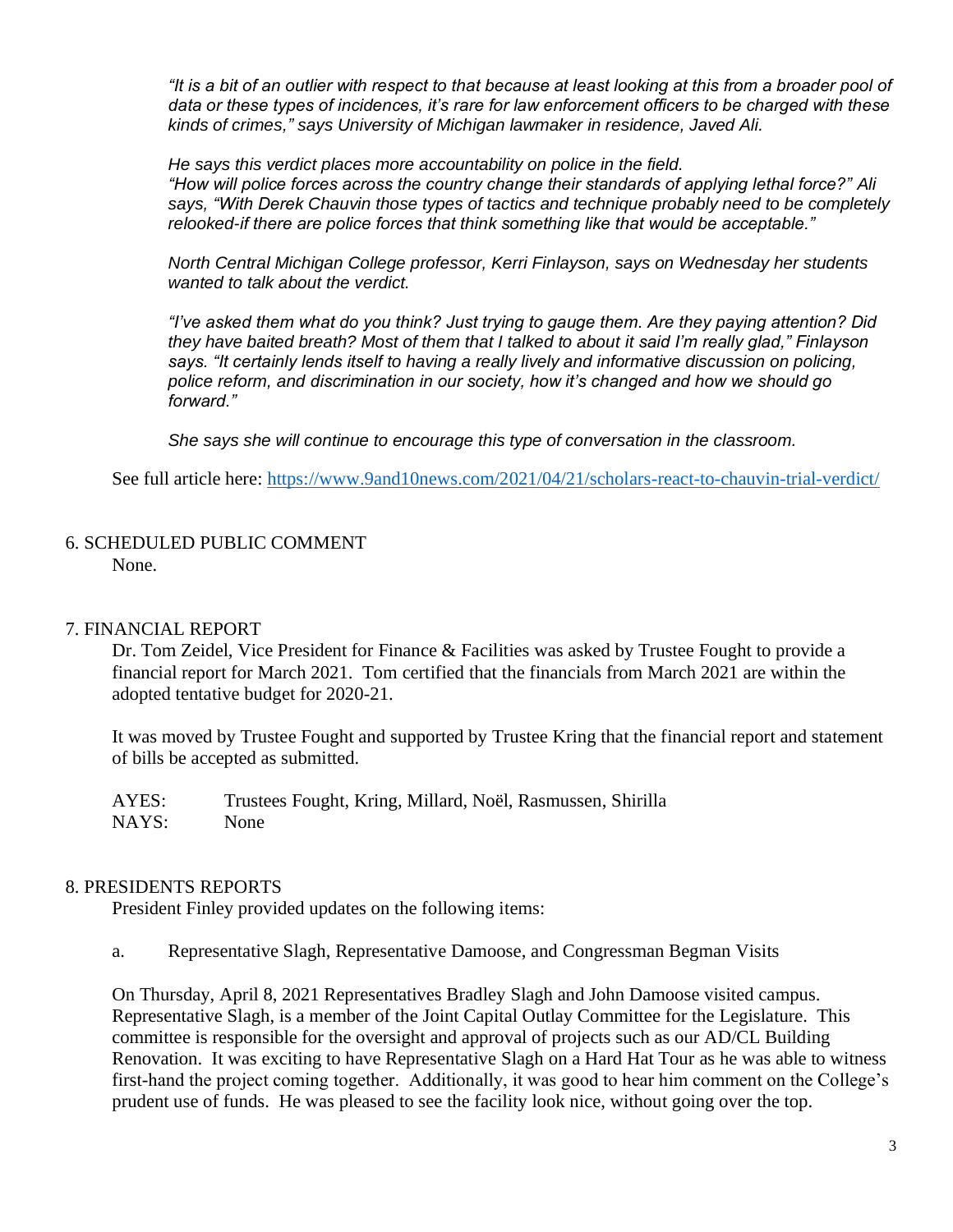Representative Damoose was invited by Professor Scott LaDeur to speak to his State & Local Government class.

Following Representative Damoose' s visit with the PLS 225 State & Local Government class, which I had the opportunity to join, we were able to discuss career and technical education initiatives at the College.

We were thankful that both Representatives, and others, have made it a point to visit and tour our campus. Visits such as this are important for raising awareness and understanding of the needs of our College and our community with projects such as Ring Road or CATEE.

Then, on Friday, April 23, 2021 Congressman Bergman, followed by an aide from Senator Stabenow's office, Jay Guage visited campus.

First, Congressman Bergman joined in the morning for a Nursing Simulation, followed by a Hard Hat Tour of the facility.

Then in the afternoon, Jay joined President Finley for an Anatomage Demo and Hard Hat Tour, followed by round table conversations with a couple of members of the Executive team.

We again are so thankful for the time that each of these special guest took to be here with us. These visits are an opportunity for us to showcase not only our needs, but what we have to offer to the state and nation. Thank you to all who helped make their visits a memorable experience!

b. 2021 Commencement Exercises & Student Feedback

On Wednesday, April 21, 2021, a communication re. 2021 Commencement Exercises RSVP was emailed to the Campus Community to announce the shift to a 'Cruise-In Commencement'. Although, we did receive both positive and negative feedback, the College believes this was the safest option amidst the latest wave in the COVID-19 pandemic.

In response to Wednesday's communication, Laurie Cornett, Secretary to the VP of Student Affairs, shared the following student feedback:

*Thank you, and just wanted to let you know that a student from Grayling, Anna Fisher, stopped by. She expressed her thanks about not just having a virtual ceremony.*

*Anna is very excited, because now her grandparents will be able to attend, also. I told her how hard we have worked to make commencement an in-person celebration! I wanted to pass this along. . . .I'm so grateful we are all working so hard to make this happen!! It's important! ~Laurie*

c. Fall 2021 Admissions Initiatives

Following our recent Enrollment Management 'Deep Dives' that began earlier this year, our Student Services continues to brainstorm and implement new strategies to foster recruitment and retention. Just this past month, the Student Service team introduced an Admitted Students Day Event, increased the number of face to face options for Orientation, and introduced a series of Accepted Student Welcome Letters.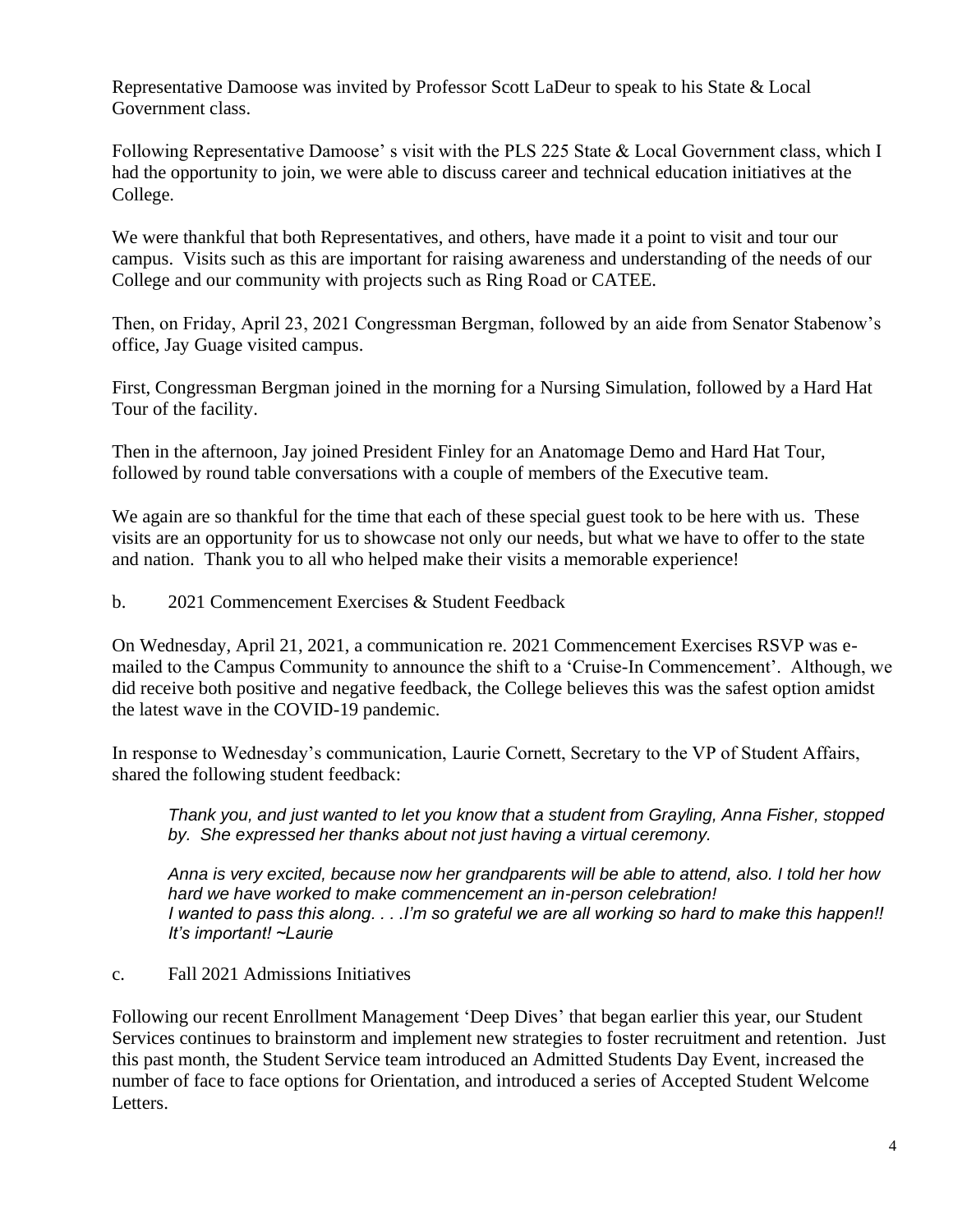On Saturday, April 17, 2021 Student Services held their first Admitted Students Day and had roughly 20 participants joined for an on-site, socially distanced event. This event provided future students and their families the opportunity to meet and connect with faculty, explore campus, and engage with one another. In-person orientation offerings increased to twice a week, allowing 28 total students to participate per week instead of the previously scheduled 1 per week which only allowed 14. The second session was added to meet the students demand as a large number continue to request the in person socially distanced experience.

Last, but certainly not least, the Accepted Student Welcome Letters consist of one personalized letter mailed by Corey Lansing, Director of Admission, and another mailed roughly 10 business days later personalized from President Finley. This month close to 600 total letters were mailed.

d. Paid Time Off Changes - Summer 2021

On Tuesday, April 13, 2021a communication re. Paid Time Off Changes - Summer 2021 was sent to campus sharing two exciting paid time off changes.

The first change stated that as June 30, 2021 approaches, the "use it or lose it" deadline for paid vacation benefit use also approaches. With the COVID pandemic influencing our lives, employees are working to find meaningful ways to rest and refresh while staying safe and providing for their health and the health of others.

With this in mind, **the College would like to extend use of current Vacation benefits balances by one month**. Instead of unused vacation benefits expiring on 6/30/2021, they will expire 7/31/2021. On 8/1/2021, all previously unused vacation benefits will be lost and qualified employees will be awarded 2021-2022 vacation benefits balances 8/1/2021.\*

The second change stated, that in appreciation of the work of NCMC College employees during the initial COVID outbreak and continuing pandemic challenges, **the College will close the week of July 5, 2021 through July 9, 2021 as an extended paid holiday.** To accommodate this College shutdown, the summer course calendar will be extended one week further into August. No classes will be held July 5- 9, 2021.

In the communication everyone was thanked for their flexibility, willingness to switch to remote work (and back to in-person) for their ongoing conscientious efforts to keep the College as safe as possible; for masking, social distancing, handwashing, decreasing expose to others, monitoring for COVID like symptoms, staying home when ill, and encouraging others to do so.

e. VPAA Finalist announcement

On Friday, April 23, 2021 North Central Michigan College announced Instructional Leader, Pete Olson is planning to retire.

As provost, Olson led North Central's total instructional activity, including curriculum planning and budget allocation. He forged new partnerships with K-12 colleagues and peer and senior institutions, always with an eye toward improving the educational experience for North Central students.

Olson's academic program development includes the Surgical Technologist Associate of Applied Science Degree and Certificate, the Medical Assistant Certificate redesign, the CNC Machinist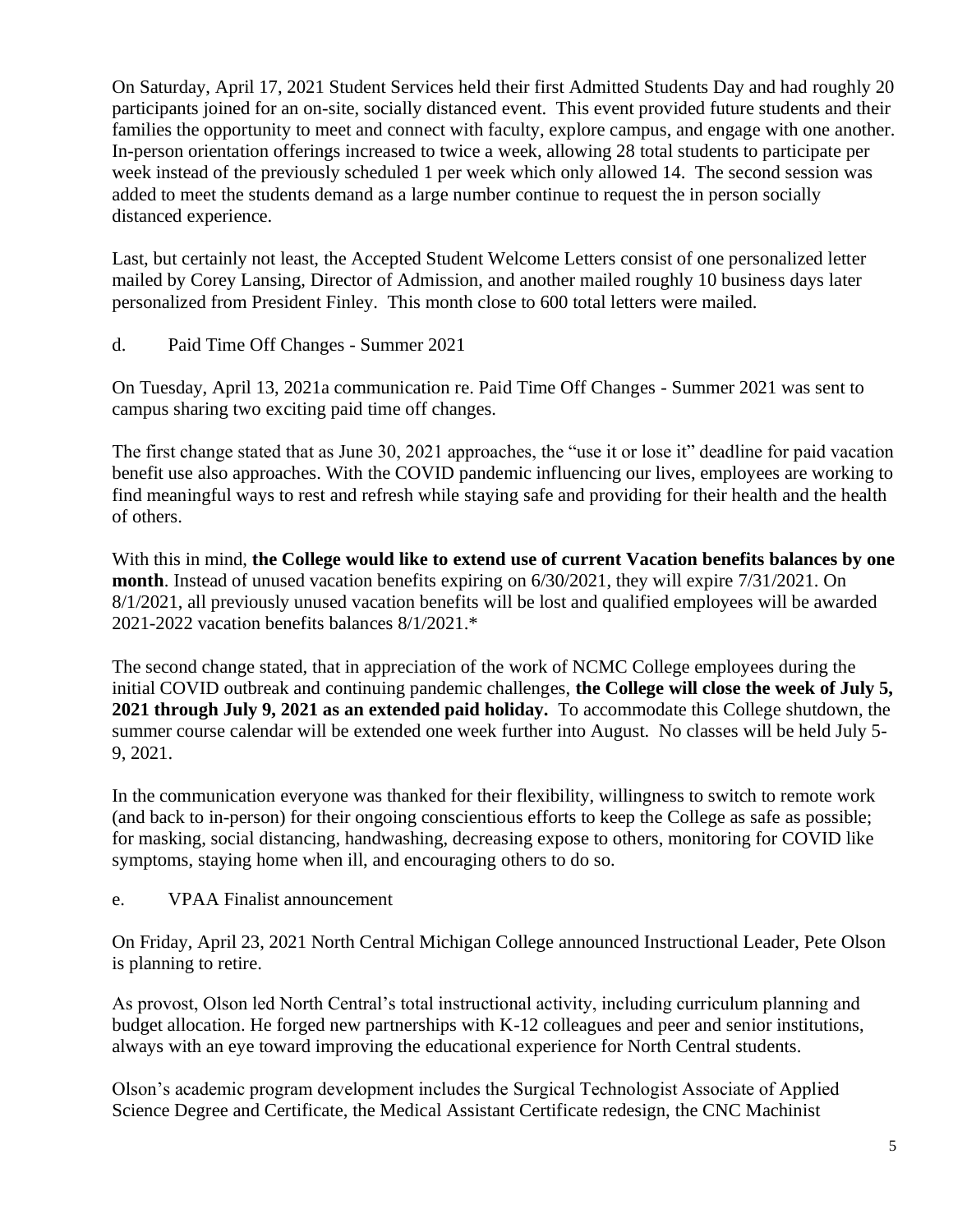Certificate of Development, and the Bookkeeping Certificate of Development. During his tenure, North Central's nursing students achieved national recognition for a Top Five performance on their licensure exam in 2019, and then a No. 1 ranking in 2020.

Olson has served on the President's Cabinet since 2014 and as North Central's liaison to the [Higher](https://www.hlcommission.org/)  [Learning Commission,](https://www.hlcommission.org/) the college's accrediting body, for the same period. Drawing on his background in public health, he also led the college's response to the considerable challenges caused by the COVID-19 pandemic.

Dr. Olson has left big shoes to fill, and a committee is working hard to do just that. Over the past few weeks a Committee of 10 representing all groups on campus, along with the help of Pauly Group have narrowed the pool down to the final four.

Finalists have been invited to campus for final interviews.

See schedule below:

April  $28<sup>th</sup>$  – Stephen Strom April  $29<sup>th</sup>$  – Michael Vargo  $\overline{May}$  3<sup>rd</sup> – Greg Thomas May  $5<sup>th</sup>$  – Fabian Vega

# 9. COMMITTEE REPORTS

a. Finance and Facilities Committee

The Finance & Facilities Committee met on Tuesday, April 20, 2021 to review and discuss the Financials and a proposed mascot recommendation.

Trustee Fought and President Finley invited Marketing Specialist, Michaela Hoogerhyde to share the mascot presentation to the Board of Trustees. The presentation unveiled North Central Timberwolves as the student choice for their future mascot.

Michaela reviewed why the mascot is important to the College. A mascot contributes to a sense of pride, acts as a brand ambassador, builds spirit, and encourages campus and the community to be involved.

The presentation shared the process behind the selection, and how the decision to move forward with Timberwolves came about. The data showed that the characteristics of a Timberwolves: strength, resilience, intelligence, teamwork, community and competitive drive match the student's perception of the College.

It was moved by Trustee Fought and supported by Trustee Kring that the timber wolf be adopted as the North Central Michigan College mascot, that the characterization of the timber wolf presented during the April 27, 2021 board meeting depicting the timber wolf be adopted as the College's symbol of the timber wolf, and that a copy of the symbol be attached to and made a part of this motion.

| AYES: | Trustees Fought, Kring, Millard, Noël, Rasmussen, Shirilla |
|-------|------------------------------------------------------------|
| NAYS: | None                                                       |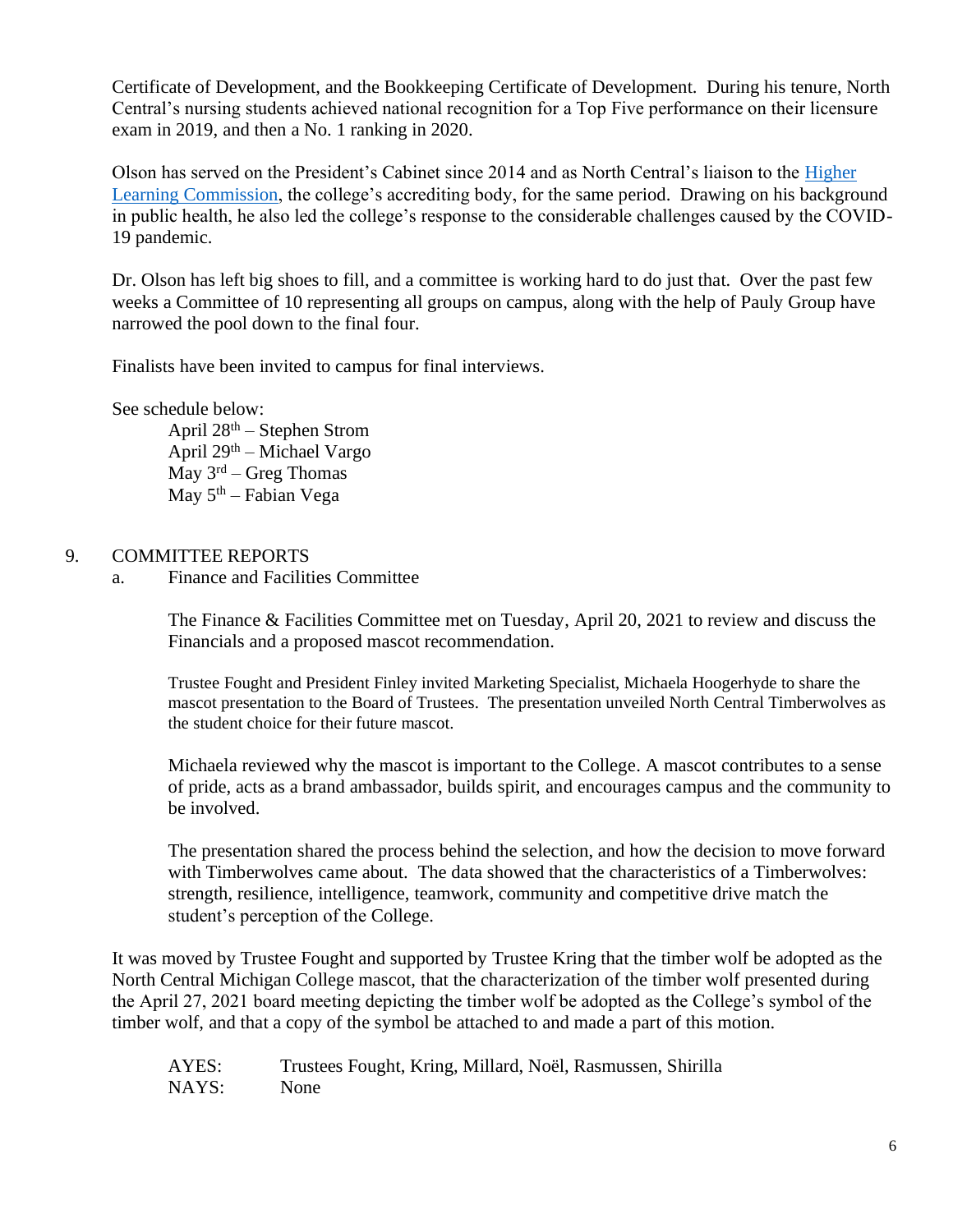### b. Personnel Committee

The Personnel Committee met on Wednesday, April 21, 2021 to conduct business, review a Summer Sabbatical, Leave of Absence, and Provost Emeritus request.

## i. Summer Sabbatical

On March 5, 2021 an application for a Summer Sabbatical was submitted by Dominic Borowiak for committee review.

Dom's request for a Summer Sabbatical for the months of May thru June of 2021 was supported by both the Sabbatical Committee, as well as, Dr. Pete Olson, Provost as there is funding available in the Carruthers Fund to support this request.

Per Section 60 of the 2019-2023 Faculty Agreement, Sabbatical leaves will be granted by the College's Board of Trustees to bargaining unit members who have completed five (5) years of service (from date of hire), and at four (4) year intervals thereafter, all in accordance with the provisions of this Section.

It was moved by Trustee Shirilla and supported by Trustee Fought that the Board approval Dominic Borowiak's request for a Single Academic Semester Sabbatical for Summer of 2021.

AYES: Trustees Fought, Kring, Millard, Noël, Rasmussen, Shirilla NAYS: None

### ii. Leave of Absence

On November 10, 2020 an application for a personal leave of absence Winter 2022 was requested by Kerri Finlayson, Professor of Anthropology, Sociology and Environmental and Sustainability Studies.

This leave of absence would support Kerri's request to use this time to further explore and deepen knowledge in the field, and provide the opportunity to further energize her enthusiasm for teaching.

Per Section 53 of the 2019-2023 Faculty Agreement, an employee may be granted a personal leave, without pay, to be used for the purpose of furthering education, educational opportunities or in the event of a family illness or family emergency." Further, it says to request this in writing to the President of the College.

It was moved by Trustee Shirilla and supported by Trustee Kring that the Board approve Professor Finlayson's request for a Leave of Absence for Winter 2022.

AYES: Trustees Fought, Kring, Millard, Noël, Rasmussen, Shirilla NAYS: None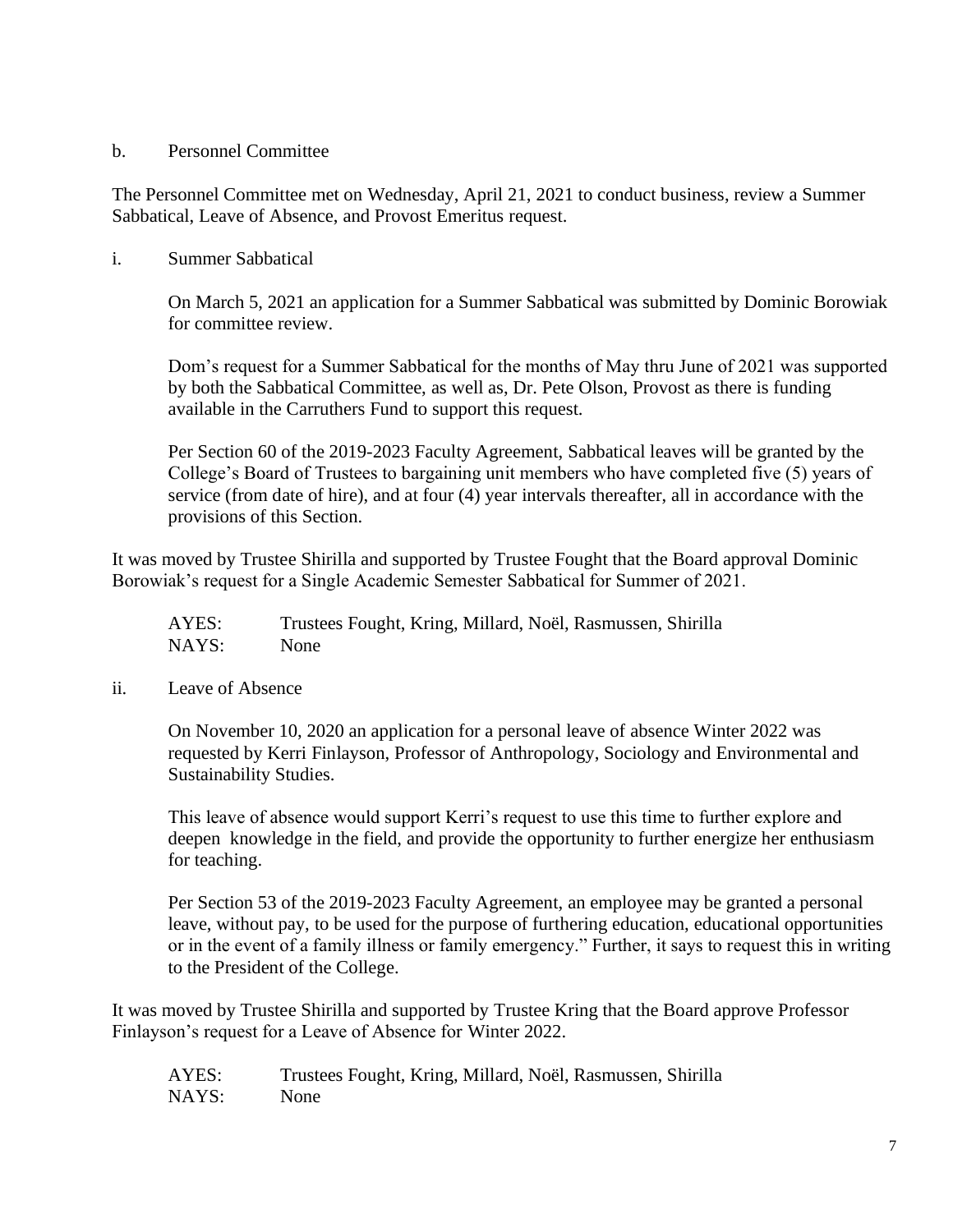iii. Provost Emeritus

On March 15, 2021 a request was submitted to the Emeritus Committee requesting that Pete Olson be promoted to the rank of Provost Emeritus for his outstanding contributions to North Central Michigan College these past 15 years, culminating in service on the President's Cabinet for the past seven.

The Emeritus Committee unanimously recommends Peter David Olson for the rank of Provost Emeritus, effective upon his retirement June 30, 2021.

It was moved by Trustee Shirilla and supported by Trustee Kring that the Board approve the request for Provost Emeritus status for Dr. Pete Olson effective upon his retirement June 30, 2021.

AYES: Trustees Fought, Kring, Millard, Noël, Rasmussen, Shirilla NAYS: None

# 10. STUDENT SUCCESS

a. Crooked Tree Art Showcase by NCMC Students

President Finley welcomed Ann Morningstar to share more about this years Crooked Tree Art Showcase.

Ann explained how in a typical year our students would participate in person event at Crooked Tree Art Center, for an emerging artists. This event includes networking and cocktail/mocktail hour, and allows students to interact with other artist and is a fun way to celebrate their success.

Unfortunately, last year this event was cut short because of COVID and this year it hasn't taken place. Ann was excited to be able to showcase three of the students work during the Board Meeting instead.

The three students Ann showcased are as follows:

- i. Ryan Bentley
- ii. Natalie Coopersmith
- iii. Emily Dawson

Ryan Bentley – Planning to become Media Specialist in Photography and Video. Ryan feels his "creative potential" has spiked since taking classes here at North Central. Recently he had an opportunity to capture behind the scenes for a singer/songwriter out of Nashville and has been working locally as a Media Specialist.

Natalie Coopersmith – 1<sup>st</sup> Generation College Student, graduates May 8, 2021 with Certificate in Graphic Design and was offered internship with Bayview Association.

Ann shared details about the first two students, their interests, goals, and then invited Emily to speak and present for herself.